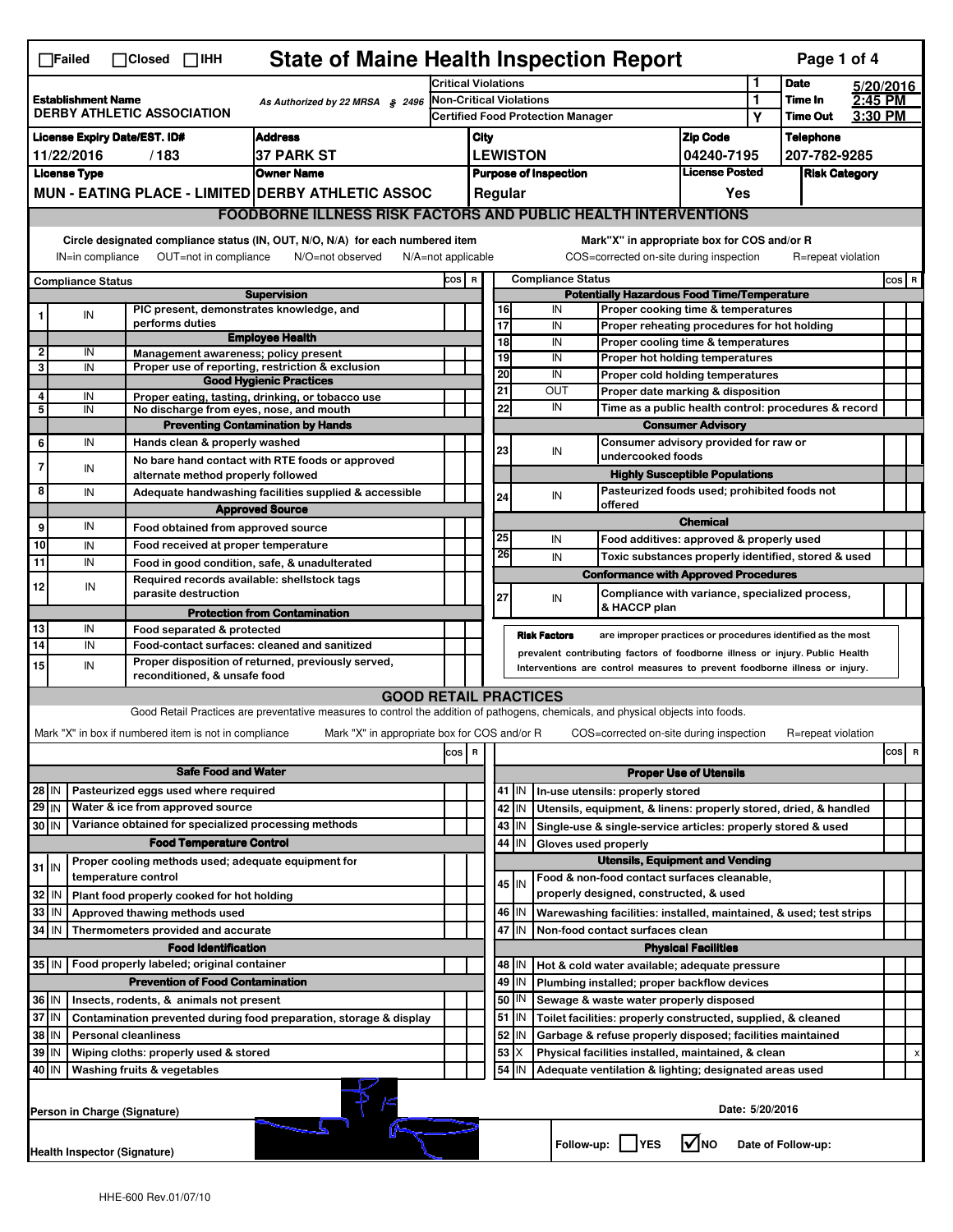|                                                                |                                     |  | <b>State of Maine Health Inspection Report</b> |                   |                               | Page 2 of 4                      |  |  |  |
|----------------------------------------------------------------|-------------------------------------|--|------------------------------------------------|-------------------|-------------------------------|----------------------------------|--|--|--|
| <b>Establishment Name</b><br><b>DERBY ATHLETIC ASSOCIATION</b> |                                     |  | As Authorized by 22 MRSA                       | 5/20/2016<br>Date |                               |                                  |  |  |  |
| License Expiry Date/EST. ID#<br>11/22/2016<br>/183             | <b>Address</b><br><b>37 PARK ST</b> |  | City / State<br><b>LEWISTON</b>                | /ME               | <b>Zip Code</b><br>04240-7195 | <b>Telephone</b><br>207-782-9285 |  |  |  |
| <b>Temperature Observations</b>                                |                                     |  |                                                |                   |                               |                                  |  |  |  |
| Location                                                       | Temperature                         |  |                                                | <b>Notes</b>      |                               |                                  |  |  |  |
| hot water                                                      | 110 plus                            |  |                                                |                   |                               |                                  |  |  |  |
| beer                                                           | 30                                  |  |                                                |                   |                               |                                  |  |  |  |
| frig                                                           | 25                                  |  |                                                |                   |                               |                                  |  |  |  |
| cheese                                                         | 38                                  |  |                                                |                   |                               |                                  |  |  |  |

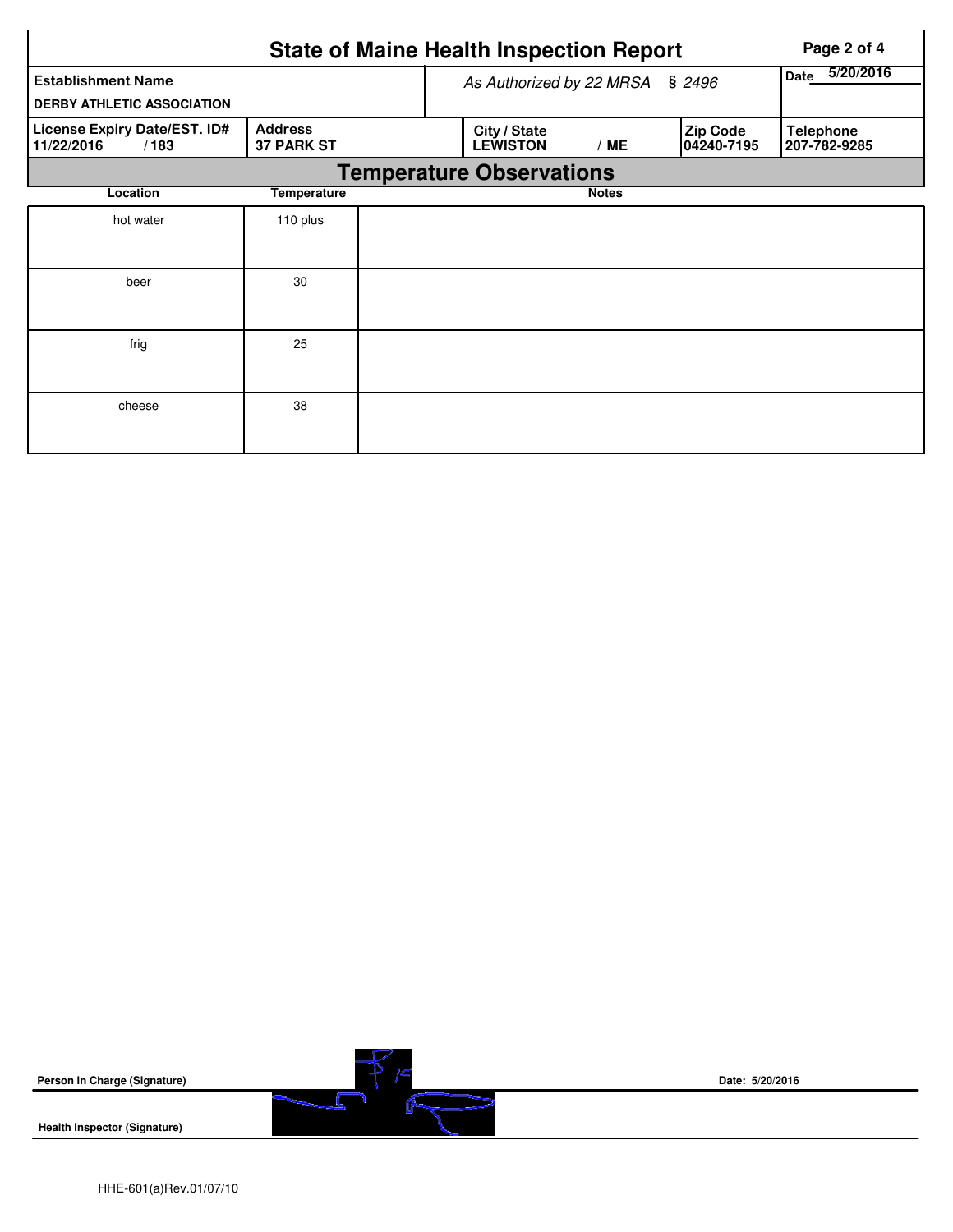| <b>State of Maine Health Inspection Report</b>                                                                                                     |                                     |                                            |           |                               |                   |  |  |
|----------------------------------------------------------------------------------------------------------------------------------------------------|-------------------------------------|--------------------------------------------|-----------|-------------------------------|-------------------|--|--|
| <b>Establishment Name</b>                                                                                                                          |                                     |                                            |           |                               | 5/20/2016<br>Date |  |  |
| <b>DERBY ATHLETIC ASSOCIATION</b>                                                                                                                  |                                     |                                            |           |                               |                   |  |  |
| License Expiry Date/EST. ID#<br>11/22/2016<br>/183                                                                                                 | <b>Address</b><br><b>37 PARK ST</b> | City / State<br><b>LEWISTON</b>            | <b>ME</b> | <b>Zip Code</b><br>04240-7195 |                   |  |  |
|                                                                                                                                                    |                                     | <b>Observations and Corrective Actions</b> |           |                               |                   |  |  |
| Violations cited in this report must be corrected within the time frames below, or as stated in sections<br>8-405.11 and 8-406.11 of the Food Code |                                     |                                            |           |                               |                   |  |  |
| 21: 3-501.17.(D): C: Date marking system used at the Eating Establishment does not meet the criteria list in code.                                 |                                     |                                            |           |                               |                   |  |  |

INSPECTOR NOTES: must properly label foods

53: 6-201.11: N: Floors, walls, and ceilings are not smooth and easily cleanable.

INSPECTOR NOTES: re-surface all floors walk-in-bar-kitchen